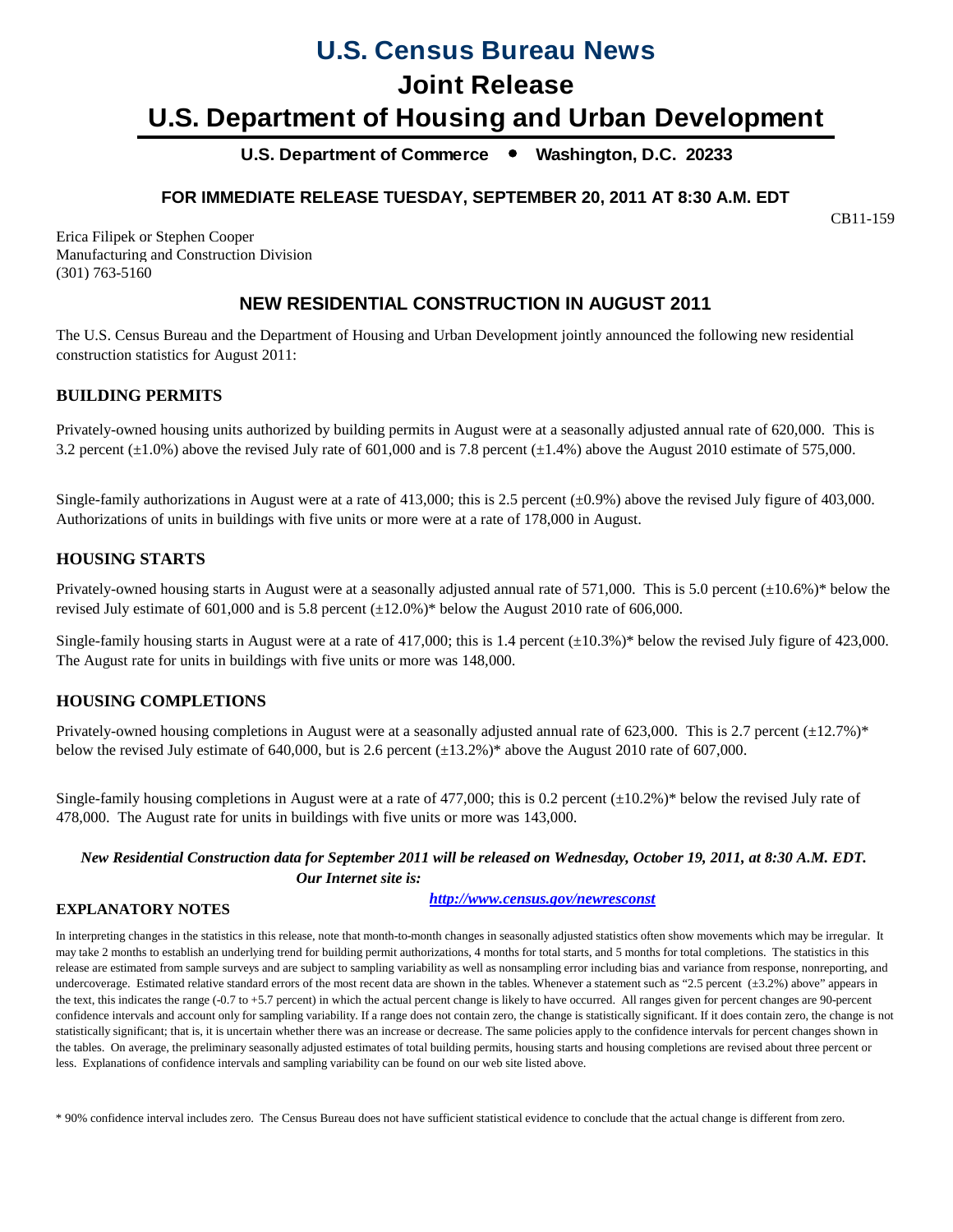#### **Table 1. New Privately-Owned Housing Units Authorized in Permit-Issuing Places**

[Thousands of units. Detail may not add to total because of rounding]

|                                          | <b>United States</b> |              | Northeast             |              | Midwest        |            | South                           |                | West         |              |                |                |
|------------------------------------------|----------------------|--------------|-----------------------|--------------|----------------|------------|---------------------------------|----------------|--------------|--------------|----------------|----------------|
| Period                                   |                      |              | In structures with -- |              |                |            |                                 |                |              |              |                |                |
|                                          |                      |              | $2$ to $4$            | 5 units      |                |            |                                 |                |              |              |                |                |
|                                          | Total                | 1 unit       | units                 | or more      | Total          | 1 unit     | Total                           | 1 unit         | Total        | 1 unit       | Total          | 1 unit         |
|                                          |                      |              |                       |              |                |            | Seasonally adjusted annual rate |                |              |              |                |                |
| 2010: August                             | 575                  | 405          | 21                    | 149          | 70             | 43         | 98                              | 71             | 280          | 210          | 127            | 81             |
| September                                | 562                  | 403          | 25                    | 134          | 68             | 44         | 96                              | 70             | 287          | 208          | 111            | 81             |
|                                          |                      |              |                       |              |                |            |                                 |                |              |              |                |                |
| October<br>November                      | 555<br>564           | 407<br>420   | 24<br>20              | 124<br>124   | 65<br>64       | 44<br>48   | 111<br>94                       | 74<br>$78\,$   | 269<br>283   | 207<br>215   | 110<br>123     | 82<br>79       |
| December                                 | 630                  | 445          | 25                    | 160          | 114            | 70         | 97                              | 66             | 257          | 211          | 162            | 98             |
|                                          |                      |              |                       |              |                |            |                                 |                |              |              |                |                |
| 2011: January                            | 568                  | 419          | 20                    | 129          | 77             | 49         | 94                              | 65             | 286          | 216          | 111            | 89             |
| February<br>March                        | 534<br>574           | 382<br>392   | 15<br>16              | 137<br>166   | 63<br>60       | 39<br>37   | 86<br>94                        | 59<br>64       | 288<br>296   | 209<br>215   | 97<br>124      | 75<br>76       |
|                                          |                      |              |                       |              |                |            |                                 |                |              |              |                |                |
| April                                    | 563                  | 395          | 21                    | 147          | 59             | 38         | 94                              | 64             | 284          | 210          | 126            | 83             |
| May                                      | 609                  | 406          | 20                    | 183          | 80             | 36         | 97                              | 67             | 293          | 218          | 139            | 85             |
| June                                     | 617                  | 402          | 21                    | 194          | 71             | 35         | 99                              | 68             | 306          | 217          | 141            | 82             |
| July $(r)$                               | 601                  | 403          | 21                    | 177          | 60             | 37         | 96                              | 68             | 312          | 214          | 133            | 84             |
| August (p)                               | 620                  | 413          | 29                    | 178          | 62             | 33         | 102                             | 74             | 308          | 221          | 148            | 85             |
|                                          |                      |              |                       |              |                |            |                                 |                |              |              |                |                |
| Average RSE (%) <sup>1</sup>             | 1                    | $\mathbf{1}$ | $10\,$                | 3            | $\overline{4}$ | 3          | 3                               | 2              | $\mathbf{1}$ | 1            | $\overline{c}$ | $\overline{c}$ |
| <b>Percent Change:</b>                   |                      |              |                       |              |                |            |                                 |                |              |              |                |                |
| August 2011 from July 2011               | 3.2%                 | 2.5%         | 38.1%                 | 0.6%         | 3.3%           | $-10.8%$   | $6.3\%$                         | 8.8%           | $-1.3%$      | 3.3%         | 11.3%          | 1.2%           |
| 90% Confidence Interval <sup>3</sup>     | ±1.0                 | ±0.9         | ± 5.1                 | ± 2.6        | ± 2.7          | ± 3.6      | ± 3.2                           | ±3.8           | ±1.4         | ±1.6         | ± 2.3          | ± 3.0          |
| <b>August 2011 from August 2010</b>      | 7.8%                 | 2.0%         | 38.1%                 | 19.5%        | $-11.4%$       | $-23.3%$   | 4.1%                            | 4.2%           | 10.0%        | 5.2%         | 16.5%          | 4.9%           |
| 90% Confidence Interval <sup>3</sup>     | ±1.4                 | $\pm 0.9$    | ± 8.6                 | ± 3.4        | ± 4.9          | ± 6.6      | ±2.8                            | ± 3.3          | $\pm\,1.5$   | ±1.8         | ± 3.8          | ± 5.0          |
|                                          |                      |              |                       |              |                |            | Not seasonally adjusted         |                |              |              |                |                |
| 2009:                                    | 583.0                | 441.1        | 20.7                  | 121.1        | 68.5           | 45.8       | 100.3                           | 74.9           | 297.4        | 231.8        | 116.7          | 88.7           |
| 2010:                                    | 604.6                | 447.3        | 22.0                  | 135.3        | 73.8           | 49.1       | 103.5                           | 75.4           | 299.1        | 232.3        | 128.2          | 90.6           |
| RSE (%)                                  | (X)                  | (X)          | (X)                   | (X)          | (X)            | (X)        | (X)                             | (X)            | (X)          | (X)          | (X)            | (X)            |
| 2010: Year to Date <sup>2</sup>          | 418.6                | 320.3        | 13.3                  | 85.0         | 48.6           | 32.6       | 68.5                            | 52.8           | 212.5        | 169.1        | 89.0           | 65.9           |
| 2011: Year to Date <sup>2</sup>          | 406.9                | 284.4        | 14.1                  | 108.4        | 44.4           | 25.5       | 65.3                            | 47.3           | 208.5        | 153.5        | 88.7           | 58.2           |
|                                          |                      |              |                       |              |                |            |                                 |                |              |              |                |                |
| RSE (%)                                  | 1                    | 1            | $\overline{4}$        | (Z)          | 3              | 3          | $\mathbf{1}$                    | $\mathbf{1}$   | $\mathbf{1}$ | 1            | 1              | $\overline{c}$ |
| Year to Date Percent Change <sup>4</sup> | $-2.8%$              | $-11.2%$     | 6.0%                  | 27.5%        | $-8.6%$        | $-21.8%$   | $-4.7%$                         | $-10.5%$       | -1.9%        | $-9.2%$      | (Z)            | $-11.7%$       |
| 90% Confidence Interval <sup>3</sup>     | ± 1.2                | ±1.1         | ± 6.6                 | ± 2.3        | ± 4.5          | ± 5.9      | ±1.9                            | ± 2.2          | ±1.0         | ± 1.2        | ± 2.3          | ±2.8           |
|                                          |                      |              |                       |              |                |            |                                 |                |              |              |                |                |
| 2010: August<br>September                | 53.7<br>48.5         | 37.2<br>34.3 | 1.9<br>2.3            | 14.5<br>11.9 | 6.4<br>6.3     | 4.1<br>4.1 | 9.7<br>9.0                      | 6.6<br>6.4     | 26.2<br>23.6 | 19.2<br>17.0 | 11.4<br>9.6    | 7.3<br>6.9     |
|                                          |                      |              |                       |              |                |            |                                 |                |              |              |                |                |
| October                                  | 43.5                 | 31.5         | 1.9                   | 10.1         | 5.6            | 3.7        | 10.2                            | 6.5            | 19.0         | 15.0         | 8.6            | $6.2\,$        |
| November<br>December                     | 40.9<br>47.6         | 29.6<br>30.6 | 1.7<br>2.0            | 9.6<br>15.0  | 5.1<br>8.9     | 3.8<br>5.3 | 7.4<br>6.3                      | 5.8<br>3.6     | 19.9<br>19.9 | 14.8<br>14.8 | 8.4<br>12.5    | 5.3<br>6.9     |
|                                          |                      |              |                       |              |                |            |                                 |                |              |              |                |                |
| 2011: January                            | 36.0                 | 26.3         | 1.2                   | 8.5          | 4.6            | 2.9        | 4.4                             | 2.7            | 19.9         | 15.1         | 7.2            | 5.5            |
| February                                 | 37.2                 | 26.5         | 1.0                   | 9.7          | 3.6            | $2.0\,$    | 4.5                             | 3.3            | 22.0         | 15.9         | 7.1            | 5.2            |
| March                                    | 53.7                 | 37.6         | 1.4                   | 14.7         | 4.7            | 3.0        | $\!\!8.0\!\!$                   | 6.0            | 29.4         | 21.3         | 11.6           | 7.3            |
| April                                    | 49.9                 | 36.9         | 1.8                   | 11.2         | 4.9            | 3.3        | 9.0                             | 6.8            | 24.8         | 19.2         | 11.2           | 7.7            |
| May                                      | 56.3                 | 39.2         | $1.8\,$               | 15.3         | 7.2            | 3.5        | 9.6                             | 7.1            | 26.6         | 20.4         | 12.8           | 8.2            |
| June                                     | 62.4                 | 40.9         | 2.0                   | 19.6         | 8.2            | 3.6        | 9.9                             | 7.3            | 29.9         | 21.3         | 14.4           | $8.8\,$        |
| July $(r)$                               | 51.2                 | 35.3         | 1.8                   | 14.2         | 5.0            | 3.3        | 8.9                             | 6.3            | 26.5         | 18.3         | 10.9           | 7.4            |
|                                          |                      |              |                       |              |                |            |                                 |                | 29.4         |              |                |                |
| August (p)                               | 60.4                 | 40.4         | 2.8                   | 17.2         | 6.0            | 3.3        | 10.6                            | 7.7            |              | 21.2         | 14.5           | 8.3            |
| Average RSE $(\%)^1$                     | 1                    | $\mathbf{1}$ | $10\,$                | 3            | $\overline{4}$ | 3          | 3                               | $\overline{c}$ | $\mathbf{1}$ | 1            | $\overline{c}$ | $\,2\,$        |

(p) Preliminary. (r) Revised. RSE Relative standard error. S Does not meet publication standards because tests for identifiable and stable seasonality do not meet reliability standards. X Not applicable. Z Relative standard error is less than 0.5 percent.

<sup>1</sup> Average RSE for the latest 6-month period.<sup>2</sup>  $2^2$ Reflects revisions not distributed to months.

<sup>3</sup> See the Explanatory Notes in the accompanying text for an explanation of 90% confidence intervals. <sup>4</sup> Computed using unrounded data.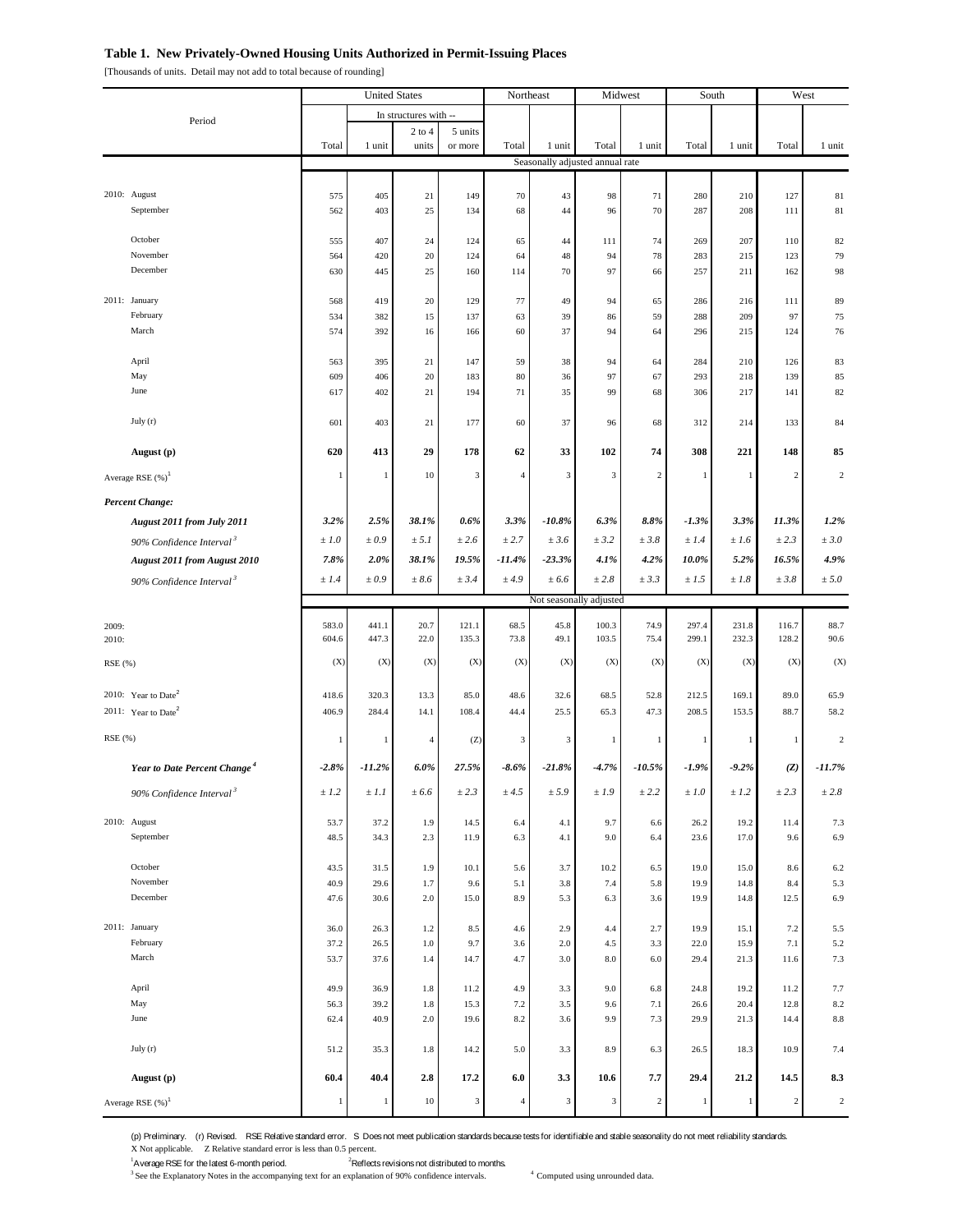### **Table 2. New Privately-Owned Housing Units Authorized, but Not Started, at End of Period**

[Thousands of units. Detail may not add to total because of rounding]

|  |                                      |          | <b>United States</b>  |            |         | Northeast |                         | Midwest |         | South   |          | West   |           |
|--|--------------------------------------|----------|-----------------------|------------|---------|-----------|-------------------------|---------|---------|---------|----------|--------|-----------|
|  | Period                               |          | In structures with -- |            |         |           |                         |         |         |         |          |        |           |
|  |                                      |          |                       | $2$ to $4$ | 5 units |           |                         |         |         |         |          |        |           |
|  |                                      | Total    | 1 unit                | units      | or more | Total     | 1 unit                  | Total   | 1 unit  | Total   | 1 unit   | Total  | 1 unit    |
|  |                                      |          |                       |            |         |           | Not seasonally adjusted |         |         |         |          |        |           |
|  |                                      |          |                       |            |         |           |                         |         |         |         |          |        |           |
|  | 2010: August                         | 87.0     | 48.8                  | 3.7        | 34.4    | 10.2      | 6.0                     | 8.0     | 5.2     | 48.3    | 28.3     | 20.5   | 9.3       |
|  | September                            | 80.8     | 49.3                  | 3.2        | 28.2    | 9.9       | 6.0                     | 7.6     | 5.3     | 44.5    | 29.1     | 18.7   | 9.0       |
|  | October                              | 78.8     | 47.3                  | 3.0        | 28.5    | 8.6       | 5.1                     | 8.3     | 5.6     | 42.6    | 26.9     | 19.3   | 9.6       |
|  | November                             | 75.0     | 43.6                  | 2.5        | 28.9    | 7.9       | 5.1                     | 7.0     | 4.9     | 40.5    | 24.0     | 19.7   | 9.6       |
|  | December                             | 84.8     | 47.2                  | 2.3        | 35.2    | 11.9      | 7.0                     | 7.6     | 5.3     | 42.2    | 24.5     | 23.1   | 10.5      |
|  |                                      |          |                       |            |         |           |                         |         |         |         |          |        |           |
|  | 2011: January                        | 79.4     | 46.3                  | 2.3        | 30.7    | 11.5      | 7.6                     | $6.2\,$ | 4.5     | 39.5    | 24.1     | 22.2   | 10.2      |
|  | February                             | 79.3     | 46.3                  | 2.0        | 30.9    | 11.0      | 7.6                     | 6.9     | $4.8\,$ | 38.8    | 23.7     | 22.6   | 10.3      |
|  | March                                | 81.9     | 48.6                  | 1.8        | 31.5    | 10.1      | 7.3                     | 8.3     | 6.0     | 38.8    | 24.6     | 24.6   | 10.7      |
|  |                                      |          |                       |            |         |           |                         |         |         |         |          |        |           |
|  | April                                | 81.8     | 48.2                  | 2.1        | 31.5    | 9.7       | 6.8                     | $8.8\,$ | 6.9     | 38.5    | 23.9     | 24.8   | 10.6      |
|  | May                                  | 82.6     | 47.6                  | 1.8        | 33.2    | 11.1      | 6.5                     | 7.9     | 6.0     | 39.4    | 24.3     | 24.2   | 10.8      |
|  | June $(r)$                           | 84.7     | 45.5                  | 1.7        | 37.5    | 11.7      | 6.2                     | 5.7     | 4.5     | 42.4    | 23.5     | 24.9   | 11.2      |
|  | July(r)                              |          |                       |            |         |           |                         |         |         |         |          |        |           |
|  |                                      | 80.2     | 42.9                  | 1.9        | 35.3    | 8.4       | 5.9                     | 6.5     | 4.4     | 42.5    | 23.0     | 22.8   | 9.7       |
|  | August (p)                           | 85.3     | 45.1                  | 2.2        | 37.9    | 8.9       | 6.2                     | 8.2     | 6.3     | 43.6    | 22.8     | 24.5   | 9.8       |
|  | Average RSE $(\%)^1$                 | 5        | 8                     | 17         | 8       | 13        | 17                      | 12      | 12      | $\tau$  | 10       | 11     | 18        |
|  |                                      |          |                       |            |         |           |                         |         |         |         |          |        |           |
|  | Percent Change: <sup>2</sup>         |          |                       |            |         |           |                         |         |         |         |          |        |           |
|  | August 2011 from July 2011           | 6.4%     | 5.2%                  | 16.4%      | 7.3%    | 6.6%      | 4.6%                    | 26.5%   | 45.0%   | 2.6%    | $-0.6\%$ | 7.6%   | 1.1%      |
|  | 90% Confidence Interval <sup>3</sup> | ± 3.7    | ±4.8                  | ± 30.0     | ± 6.3   | ± 14.7    | $\pm 8.3$               | ± 26.4  | ± 35.9  | ± 4.1   | ± 5.6    | ± 5.3  | $\pm$ 9.3 |
|  | <b>August 2011 from August 2010</b>  | $-1.9\%$ | $-7.5%$               | $-39.6%$   | 10.0%   | $-12.6%$  | 2.4%                    | 2.9%    | 21.9%   | $-9.6%$ | $-19.2%$ | 19.6%  | 5.4%      |
|  | 90% Confidence Interval <sup>3</sup> | ± 9.9    | ± 9.0                 | ±19.1      | ± 21.4  | ± 25.9    | ± 36.9                  | ± 31.7  | ±48.4   | ± 14.3  | ±11.9    | ± 23.2 | ±18.1     |

(p) Preliminary. (r) Revised. RSE Relative standard error. S Does not meet publication standards because tests for identifiable and stable seasonality do not meet reliability standards.

<sup>1</sup> Average RSE for the latest 6-month period.  $2^2$  Computed using unrounded data. <sup>3</sup> See the Explanatory Notes in the accompanying text for an explanation of 90% confidence intervals.<sup>3</sup> See the Explanatory Notes in the accompanying text for an explanation of 90% confidence intervals.

Note: These data represent the number of housing units authorized in all months up to and including the last day of the reporting period and not started as of that date without regard to the months of original permit issuance. Cancelled, abandoned, expired, and revoked permits are excluded.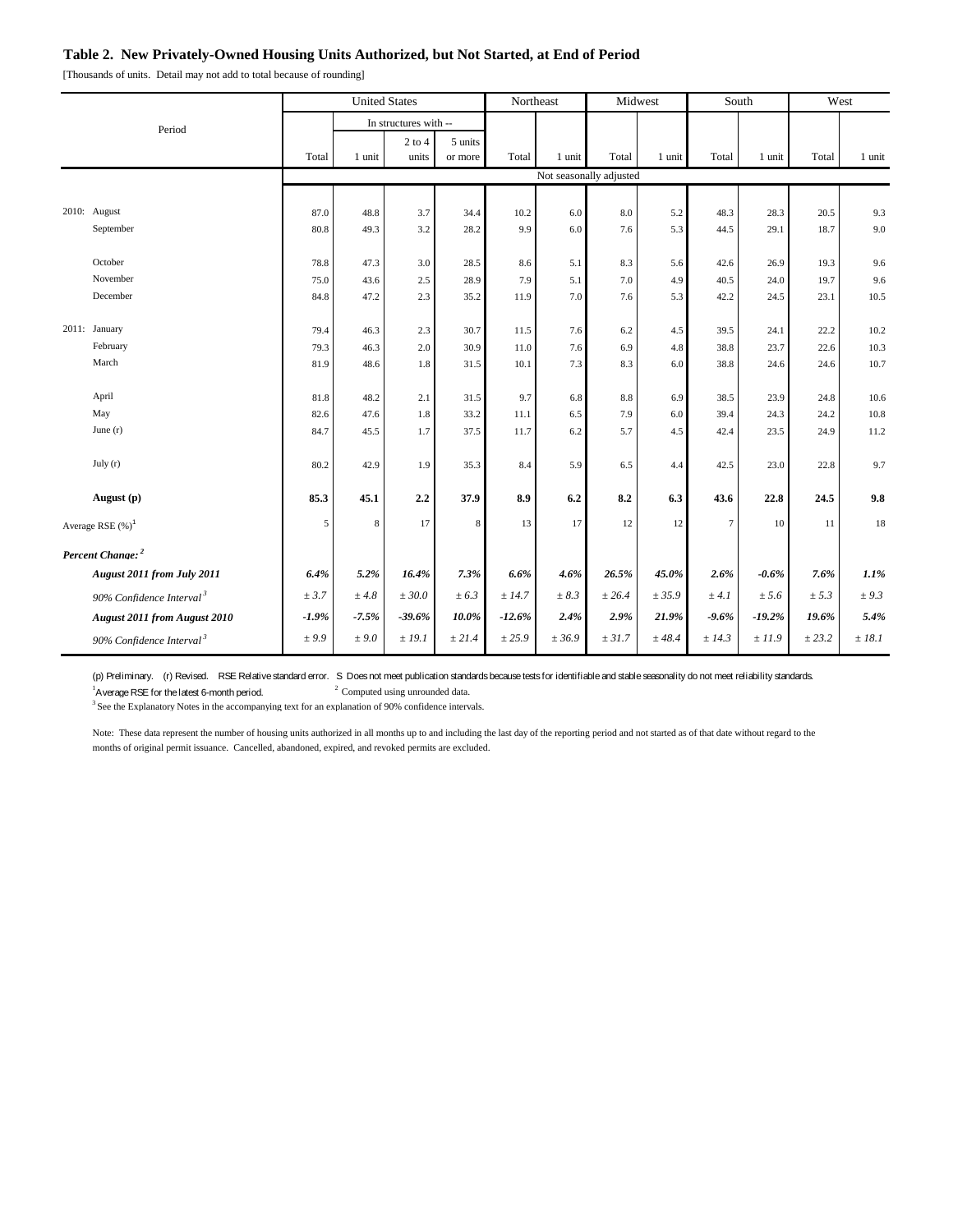### **Table 3. New Privately-Owned Housing Units Started**

[Thousands of units. Detail may not add to total because of rounding]

|                                          | <b>United States</b> |                | Northeast             |                | Midwest        |                | South                           |                | West             |              |              |                |
|------------------------------------------|----------------------|----------------|-----------------------|----------------|----------------|----------------|---------------------------------|----------------|------------------|--------------|--------------|----------------|
|                                          |                      |                | In structures with -- |                |                |                |                                 |                |                  |              |              |                |
| Period                                   |                      |                | $2$ to $4$            | 5 units        |                |                |                                 |                |                  |              |              |                |
|                                          | Total                | 1 unit         | units                 | or more        | Total          | 1 unit         | Total                           | 1 unit         | Total            | 1 unit       | Total        | 1 unit         |
|                                          |                      |                |                       |                |                |                | Seasonally adjusted annual rate |                |                  |              |              |                |
| 2010: August                             | 606                  | 427            | (S)                   | 165            | 72             | 33             | 107                             | 83             | 287              | 222          | 140          | 89             |
| September                                | 597                  | 447            | (S)                   | 144            | 69             | 58             | 97                              | 78             | 298              | 222          | 133          | 89             |
|                                          |                      |                |                       |                |                |                |                                 |                |                  |              |              |                |
| October<br>November                      | 539<br>551           | 434<br>454     | (S)                   | 93<br>82       | 82<br>78       | 57<br>53       | 95<br>108                       | 74             | 265<br>267       | 227<br>240   | 97<br>98     | 76<br>79       |
| December                                 | 526                  | 421            | (S)<br>(S)            | 97             | 58             | 49             | 65                              | 82<br>55       | 269              | 225          | 134          | 92             |
|                                          |                      |                |                       |                |                |                |                                 |                |                  |              |              |                |
| 2011: January                            | 636                  | 437            | (S)                   | 187            | 94             | 46             | 115                             | 86             | 306              | 208          | 121          | 97             |
| February<br>March                        | 518<br>593           | 388<br>418     | (S)<br>(S)            | 112<br>164     | 55<br>61       | 34<br>38       | 63<br>81                        | 61<br>68       | 310<br>337       | 221<br>229   | 90<br>114    | $72\,$<br>83   |
|                                          |                      |                |                       |                |                |                |                                 |                |                  |              |              |                |
| April                                    | 549                  | 411            | (S)                   | 124            | 60             | 47             | 96                              | 65             | 274              | 221          | 119          | 78             |
| May                                      | 553                  | 416            | (S)                   | 131            | 56             | 38             | 99                              | 72             | 264              | 221          | 134          | 85             |
| June $(r)$                               | 615                  | 449            | (S)                   | 160            | 68             | 38             | 126                             | 85             | 288              | 239          | 133          | 87             |
| July (r)                                 | 601                  | 423            | (S)                   | 169            | 86             | 41             | 78                              | 66             | 302              | 225          | 135          | 91             |
|                                          |                      |                |                       |                |                |                |                                 |                |                  |              |              |                |
| August (p)                               | 571                  | 417            | (S)                   | 148            | 61             | 35             | 80                              | 51             | 292              | 242          | 138          | 89             |
| Average RSE $(\%)^1$                     | 5                    | $\overline{4}$ | (X)                   | 14             | 15             | 14             | 9                               | 10             | $\tau$           | 5            | 10           | 8              |
| <b>Percent Change:</b>                   |                      |                |                       |                |                |                |                                 |                |                  |              |              |                |
| August 2011 from July 2011               | $-5.0%$              | $-1.4%$        | (S)                   | $-12.4%$       | $-29.1%$       | $-14.6%$       | 2.6%                            | $-22.7%$       | $-3.3%$          | 7.6%         | 2.2%         | $-2.2%$        |
| 90% Confidence Interval <sup>2</sup>     | ±10.6                | ±10.3          | (X)                   | ± 31.4         | ± 29.1         | ± 27.4         | ±30.8                           | ± 26.2         | ± 14.1           | ± 12.5       | ± 22.5       | ±19.1          |
| <b>August 2011 from August 2010</b>      | $-5.8%$              | $-2.3%$        | (S)                   | $-10.3%$       | $-15.3%$       | 6.1%           | $-25.2%$                        | $-38.6%$       | 1.7%             | $9.0\%$      | $-1.4%$      | $0.0\%$        |
| 90% Confidence Interval <sup>2</sup>     | ±12.0                | ±10.7          | (X)                   | ± 27.5         | ±40.6          | ± 37.0         | ± 28.1                          | ± 29.5         | ± 14.5           | ± 15.3       | ±19.2        | ±17.4          |
|                                          |                      |                |                       |                |                |                | Not seasonally adjusted         |                |                  |              |              |                |
| 2009:                                    | 554.0                | 445.1          | 11.6                  | 97.3           | 61.8           | 44.1           | 97.1                            | 76.3           | 278.2            | 232.0        | 116.8        | 92.8           |
| 2010:                                    | 586.9                | 471.2          | 11.4                  | 104.3          | 71.6           | 52.3           | 97.9                            | 79.2           | 297.5            | 247.1        | 119.9        | 92.6           |
| RSE (%)                                  | $\mathbf{1}$         | $\sqrt{2}$     | 13                    | $\overline{4}$ | $\overline{2}$ | 3              | $\mathbf{1}$                    | $\overline{c}$ | $\overline{c}$   | 3            | $\mathbf{2}$ | $\overline{c}$ |
|                                          |                      |                |                       |                |                |                |                                 |                |                  |              |              |                |
| 2010: Year to Date                       | 414.1                | 336.4          | 8.0                   | 69.7           | 48.4           | 35.0           | 68.0                            | 55.6           | 212.7            | 177.8        | 85.0         | 67.9           |
| 2011: Year to Date                       | 398.3                | 291.4          | 6.6                   | 100.3          | 45.5           | 26.8           | 62.6                            | 46.6           | 203.8            | 157.9        | 86.4         | 60.1           |
| RSE (%)                                  | $\mathbf{1}$         | $\mathbf{1}$   | 19                    | $\overline{4}$ | $\overline{4}$ | $\overline{4}$ | $\overline{c}$                  | 3              | $\,2$            | 2            | $\,2$        | $\mathbf{2}$   |
| Year to Date Percent Change <sup>3</sup> | $-3.8%$              | $-13.4%$       | $-17.5%$              | 43.9%          | $-6.0\%$       | $-23.3%$       | $-7.9%$                         | $-16.2\%$      | $-4.2%$          | $-11.2%$     | 1.7%         | $-11.5%$       |
|                                          |                      |                |                       |                |                |                |                                 |                |                  |              |              |                |
| 90% Confidence Interval <sup>2</sup>     | ±2.8                 | ± 2.1          | ± 24.2                | ± 16.5         | $\pm$ 9.5      | ±7.0           | ± 5.1                           | ± 6.7          | ±3.8             | ± 2.8        | ± 5.7        | ±4.9           |
| 2010: August                             | 56.3                 | 39.1           | 1.3                   | 15.9           | 6.9            | 3.1            | 11.0                            | 8.6            | 25.3             | 19.1         | 13.1         | 8.2            |
| September                                | 53.0                 | 39.2           | 0.6                   | 13.2           | 6.1            | 5.1            | $8.8\,$                         | 7.1            | 26.4             | 19.4         | 11.7         | 7.6            |
| October                                  |                      |                |                       | 8.3            | 7.5            |                |                                 |                |                  |              | 7.7          |                |
| November                                 | 45.4<br>40.6         | 36.0<br>33.0   | 1.1<br>$1.2\,$        | 6.4            | 5.5            | 5.3<br>3.6     | 8.7<br>8.7                      | 6.8<br>6.6     | 21.6<br>19.4     | 18.2<br>17.3 | 6.9          | 5.8<br>5.4     |
| December                                 | 33.8                 | 26.6           | 0.6                   | 6.6            | 4.0            | 3.4            | 3.7                             | 3.0            | 17.4             | 14.4         | 8.7          | 5.8            |
|                                          |                      |                |                       |                |                |                |                                 |                |                  |              |              |                |
| 2011: January<br>February                | 40.2<br>35.4         | 26.6<br>26.6   | 0.8<br>1.2            | 12.8<br>7.6    | 5.8<br>3.1     | $2.6\,$<br>1.7 | 5.6<br>3.1                      | 3.6<br>2.9     | 21.2<br>22.8     | 14.5<br>16.8 | 7.6<br>6.5   | 5.9<br>5.2     |
| March                                    | 49.9                 | 36.3           | 0.9                   | 12.6           | 5.0            | 3.2            | 5.9                             | 4.9            | 29.2             | 20.8         | 9.8          | 7.4            |
|                                          |                      |                |                       |                |                |                |                                 |                |                  |              |              |                |
| April                                    | 49.0                 | 37.7           | 1.1                   | 10.2           | 5.2            | 4.2            | 8.3                             | 5.7            | 24.9             | 20.6         | 10.6         | 7.2            |
| May<br>June $(r)$                        | 54.0<br>60.5         | 40.9<br>44.8   | 0.6<br>0.6            | 12.5<br>15.2   | 5.6<br>6.9     | 3.9<br>4.0     | 10.8<br>13.2                    | 8.2<br>9.3     | 24.5<br>27.5     | 20.4<br>22.8 | 13.1<br>13.0 | 8.5<br>8.7     |
|                                          |                      |                |                       |                |                |                |                                 |                |                  |              |              |                |
| July (r)                                 | 56.2                 | 40.1           | 0.8                   | 15.4           | 8.2            | 4.2            | 7.9                             | 6.8            | 27.3             | 20.3         | 12.8         | $8.8\,$        |
| August (p)                               | 53.0                 | 38.3           | 0.6                   | 14.1           | 5.7            | 3.1            | 7.9                             | 5.2            | 26.3             | 21.6         | 13.1         | 8.4            |
| Average RSE $(%)$ <sup>1</sup>           | 5                    | $\overline{4}$ | 36                    | 14             | 15             | 14             | 9                               | 10             | $\boldsymbol{7}$ | 5            | $10\,$       | $\bf 8$        |
|                                          |                      |                |                       |                |                |                |                                 |                |                  |              |              |                |

(p) Preliminary. (r) Revised. RSE Relative standard error. S Does not meet publication standards because tests for identifiable and stable seasonality do not meet reliability standards.

X Not applicable. <sup>1</sup>A verage RSE for the latest 6-month period.

 $^{2}$  See the Explanatory Notes in the accompanying text for an explanation of 90% confidence intervals.

<sup>3</sup> Computed using unrounded data.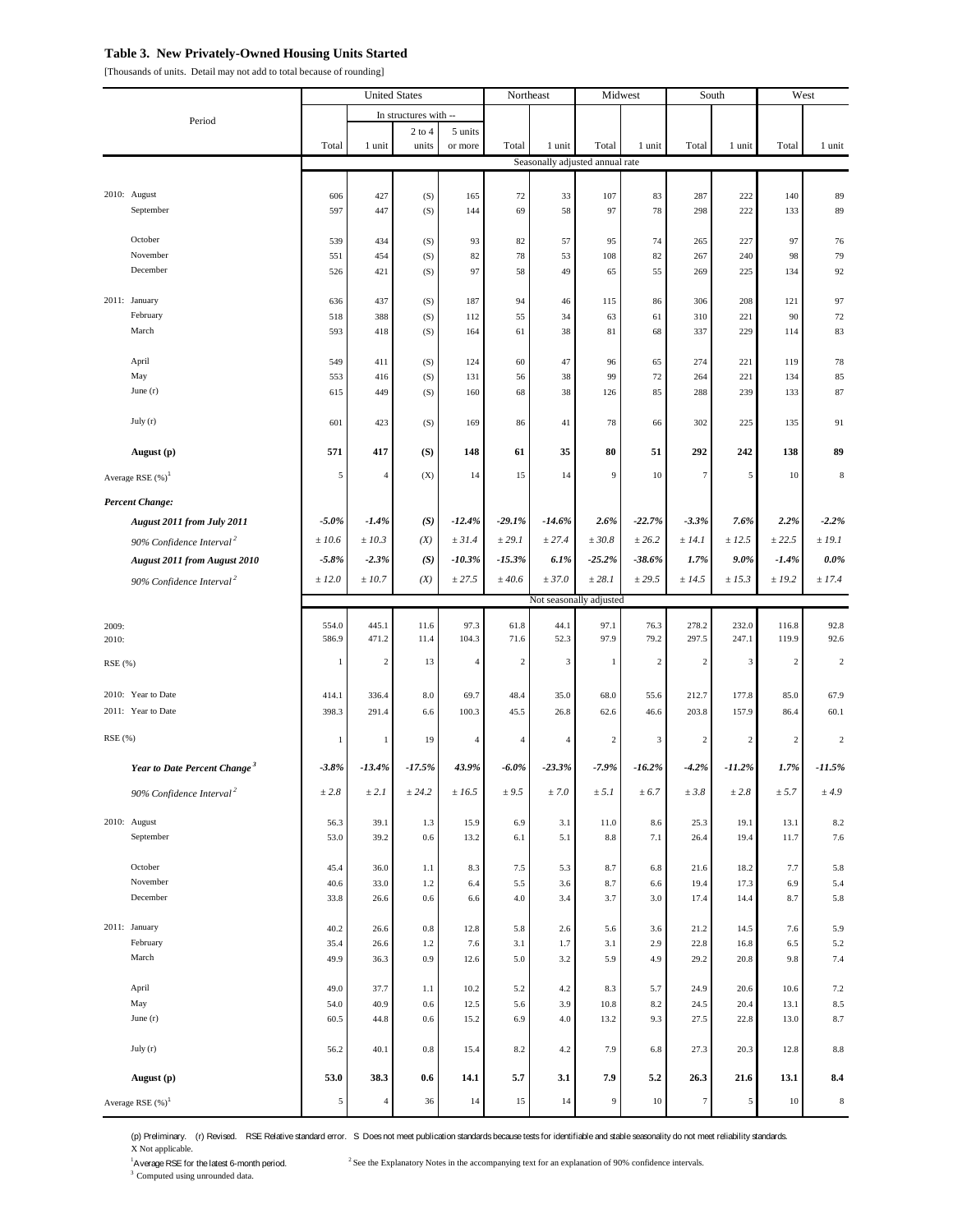### **Table 4. New Privately-Owned Housing Units Under Construction at End of Period**

[Thousands of units. Detail may not add to total because of rounding]

|                        |                                      | <b>United States</b> |                | Northeast             |                | Midwest       |                         | South               |              | West           |                |              |                  |  |
|------------------------|--------------------------------------|----------------------|----------------|-----------------------|----------------|---------------|-------------------------|---------------------|--------------|----------------|----------------|--------------|------------------|--|
|                        | Period                               |                      |                | In structures with -- |                |               |                         |                     |              |                |                |              |                  |  |
|                        |                                      |                      |                | $2$ to $4$            | 5 units        |               |                         |                     |              |                |                |              |                  |  |
|                        |                                      | Total                | 1 unit         | units                 | or more        | Total         | 1 unit                  | Total               | 1 unit       | Total          | 1 unit         | Total        | 1 unit           |  |
|                        |                                      |                      |                |                       |                |               |                         | Seasonally adjusted |              |                |                |              |                  |  |
|                        |                                      |                      |                |                       |                |               |                         |                     |              |                |                |              |                  |  |
|                        | 2010: August                         | 443                  | 274            | (S)                   | 158            | 102           | 41                      | 71                  | 51           | 174            | 123            | 96           | 59               |  |
|                        | September                            | 439                  | 270            | (S)                   | 159            | 101           | 41                      | 71                  | 51           | 174            | 121            | 93           | 57               |  |
|                        |                                      |                      |                |                       |                |               |                         |                     |              |                |                |              |                  |  |
|                        | October<br>November                  | 434<br>431           | 264<br>266     | (S)<br>(S)            | 160<br>154     | 99<br>99      | 40<br>40                | 70<br>69            | 49<br>49     | 172<br>173     | 119<br>121     | 93<br>90     | 56               |  |
|                        | December                             | 430                  | 262            | (S)                   | 157            | 100           | 40                      | 67                  | 48           | 171            | 118            | 92           | 56<br>56         |  |
|                        |                                      |                      |                |                       |                |               |                         |                     |              |                |                |              |                  |  |
|                        | 2011: January                        | 430                  | 259            | (S)                   | 160            | 100           | 39                      | 68                  | 48           | 171            | 116            | 91           | 56               |  |
|                        | February                             | 423                  | 252            | (S)                   | 160            | 99            | 38                      | 66                  | 47           | 171            | 113            | 87           | 54               |  |
|                        | March                                | 420                  | 252            | (S)                   | 156            | 99            | 37                      | 66                  | 47           | 169            | 114            | 86           | 54               |  |
|                        |                                      |                      |                |                       |                |               |                         |                     |              |                |                |              |                  |  |
|                        | April                                | 418                  | 250            | (S)                   | 157            | 96            | 38                      | 67                  | 45           | 169            | 114            | 86           | 53               |  |
|                        | May                                  | 415                  | 246            | (S)                   | 158            | 94            | 36                      | 66                  | 45           | 170            | 114            | 85           | 51               |  |
|                        | June $(r)$                           | 415                  | 245            | (S)                   | 160            | 92            | 35                      | 66                  | 45           | 170            | 114            | 87           | 51               |  |
|                        | July (r)                             | 413                  | 242            | (S)                   | 161            | 93            | 34                      | 62                  | 44           | 167            | 112            | 91           | 52               |  |
|                        |                                      |                      |                |                       |                |               |                         |                     |              |                |                |              |                  |  |
|                        | August (p)                           | 408                  | 238            | (S)                   | 160            | 92            | 33                      | 60                  | 43           | 166            | 112            | 90           | 50               |  |
| Average RSE $(\%)^1$   |                                      | 3                    | $\overline{4}$ | (X)                   | 4              | 6             | 8                       | $\,$ 8 $\,$         | 11           | 4              | 4              | 6            | 9                |  |
| <b>Percent Change:</b> |                                      |                      |                |                       |                |               |                         |                     |              |                |                |              |                  |  |
|                        |                                      |                      |                |                       |                |               |                         |                     |              |                |                |              |                  |  |
|                        | August 2011 from July 2011           | $-1.2%$              | $-1.7%$        | (S)                   | $-0.6\%$       | $-1.1\%$      | $-2.9%$                 | $-3.2\%$            | $-2.3%$      | $-0.6\%$       | $0.0\%$        | $-1.1%$      | $-3.8%$          |  |
|                        | 90% Confidence Interval <sup>2</sup> | ±1.5                 | ±1.6           | (X)                   | ± 2.2          | ± 2.0         | ± 3.3                   | ± 4.2               | ± 4.5        | ± 2.4          | ± 2.0          | ± 2.4        | $\pm\,2.8$       |  |
|                        | <b>August 2011 from August 2010</b>  | $-7.9%$              | $-13.1%$       | (S)                   | 1.3%           | $-9.8%$       | $-19.5\%$               | $-15.5%$            | $-15.7%$     | $-4.6%$        | $-8.9\%$       | $-6.3\%$     | $-15.3%$         |  |
|                        | 90% Confidence Interval <sup>2</sup> | ± 3.4                | ± 2.9          | (X)                   | ± 8.9          | ± 5.0         | ± 6.5                   | ± 6.6               | ± 9.1        | ± 6.5          | ± 4.4          | ± 9.3        | ± 6.4            |  |
|                        |                                      |                      |                |                       |                |               | Not seasonally adjusted |                     |              |                |                |              |                  |  |
|                        |                                      |                      |                |                       |                |               |                         |                     |              |                |                |              |                  |  |
|                        | 2010: August                         | 458.3                | 287.5          | 10.9                  | 159.9          | 104.2         | 42.6                    | 75.3                | 55.1         | 179.5          | 127.6          | 99.2         | 62.2             |  |
|                        | September                            | 451.4                | 280.9          | 10.3                  | 160.2          | 102.4         | 42.2                    | 74.2                | 54.0         | 178.6          | 125.1          | 96.2         | 59.5             |  |
|                        |                                      |                      |                |                       |                |               |                         |                     |              |                |                |              |                  |  |
|                        | October<br>November                  | 442.3                | 270.5          | 10.6                  | 161.2          | 101.6         | 41.6                    | 72.4                | 51.3         | 174.5          | 121.0          | 93.8         | 56.6             |  |
|                        | December                             | 432.0<br>411.0       | 265.0<br>247.3 | 11.2<br>10.7          | 155.8<br>153.1 | 100.0<br>97.5 | 40.0<br>38.9            | 70.1<br>65.2        | 50.3<br>46.4 | 171.9<br>161.3 | 119.4<br>109.8 | 90.0<br>87.0 | 55.3<br>52.2     |  |
|                        |                                      |                      |                |                       |                |               |                         |                     |              |                |                |              |                  |  |
|                        | 2011: January                        | 413.8                | 245.3          | 10.9                  | 157.6          | 98.1          | 37.8                    | 64.8                | 45.2         | 164.2          | 109.7          | 86.7         | 52.6             |  |
|                        | February                             | 408.2                | 238.4          | 11.4                  | 158.4          | 96.5          | 36.0                    | 61.6                | 42.8         | 165.8          | 108.3          | 84.3         | 51.3             |  |
|                        | March                                | 410.6                | 243.6          | 11.9                  | 155.0          | 97.2          | 35.9                    | 62.3                | 43.1         | 167.4          | 112.4          | 83.7         | 52.1             |  |
|                        |                                      |                      |                |                       |                |               |                         |                     |              |                |                |              |                  |  |
|                        | April                                | 414.9                | 246.7          | 11.5                  | 156.7          | 95.0          | 36.7                    | 65.0                | 43.1         | 168.9          | 114.0          | 86.1         | 52.8             |  |
|                        | May                                  | 419.6                | 249.7          | 11.0                  | 158.8          | 94.7          | 36.3                    | 65.9                | 44.9         | 172.7          | 116.6          | 86.3         | 51.9             |  |
|                        | June $(r)$                           | 426.2                | 253.4          | 10.2                  | 162.6          | 93.9          | 35.8                    | 68.7                | 47.5         | 174.5          | 117.8          | 89.1         | 52.4             |  |
|                        | July(r)                              | 426.6                | 253.7          | 10.0                  | 163.0          | 95.7          | 36.0                    | 66.2                | 47.7         | 171.5          | 116.0          | 93.2         | 54.1             |  |
|                        | August (p)                           | 421.4                | 250.1          | 9.8                   | 161.5          | 94.2          | 34.6                    | 63.2                | 45.7         | 170.7          | 116.6          | 93.2         | 53.2             |  |
|                        |                                      |                      |                |                       |                |               |                         |                     |              |                |                |              |                  |  |
| Average RSE $(\%)^1$   |                                      | $\sqrt{3}$           | $\overline{4}$ | 12                    | $\overline{4}$ | 6             | 8                       | 8                   | 11           | $\overline{4}$ | 4              | 6            | $\boldsymbol{9}$ |  |

(p) Preliminary. (r) Revised. RSE Relative standard error. S Does not meet publication standards because tests for identifiable and stable seasonality do not meet reliability standards. X Not applicable.

<sup>1</sup>A verage RSE for the latest 6-month period.

 $^2$  See the Explanatory Notes in the accompanying text for an explanation of 90% confidence intervals.